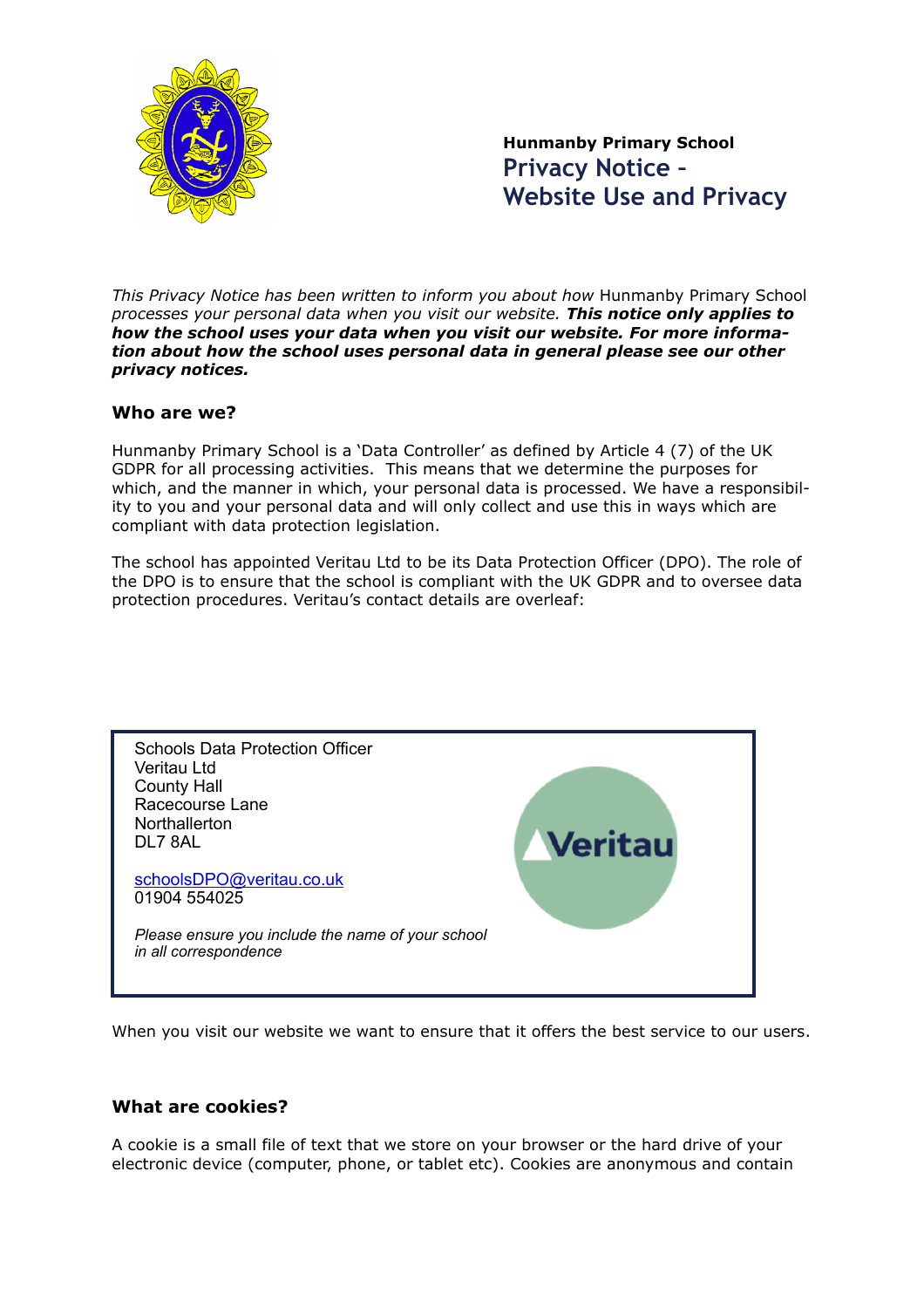no personal information that will identify you personally.

We use third-party widgets (standalone application that is inserted into the website i.e. a newsfeed or banner) on the site, such as Google Analytics, Twitter, Facebook and You-Tube. These widgets may set their own cookies, and they also may use cookies that we have no control over. However, the cookie information from each of these sites is usually anonymous, unless you are logged in to those third-party systems while you are on our website**.**

#### **What do we use cookies for?**

We use cookies so that:

- We can distinguish you from other users of our website and provide a good experience
- We can remember the information you've provided us with while on our website, so you don't have to keep re-entering the information whenever you visit a new page
- We can look at how you use our website so that we can improve it for other users.

We do not use cookies to:

- Monitor your usage of other websites (privacy intrusive cookies)
- collect any personal information about you (without your express permission);
- collect any sensitive information;
- pass data to any advertising networks;
- pass personal data to third parties.

# •

#### **What cookie types do we use?**

Cookie types and expiry:

- **Session cookies** these are temporary and are erased when you close your browser at the end of your visit, or if you delete them earlier. The next time you visit our website we will not recognise you and will treat you as a completely new visitor.
- **Persistent cookies** these remain on your hard drive until you erase them or they expire, this is after 12 months.

We may use one or more of the following kinds of cookies:

- **Strictly Necessary Cookies**. These cookies are required for the operation of our website. This can include cookies that will enable you to log into a secure area of our website, e.g staff, parent or pupil area. Without these the website will not work as designed. These cookies do not require consent.
- **Functionality cookies**. These cookies require consent. They are used to recognise you when you return to our website. The content is then personalised to you and can greet you by name (once in the secure area) or remember preferences that you may set.
- **Analytical/performance cookies**. These cookies require consent. They allow us to count and recognise the number of visitors to our site. It also allows us to see when and how visitors navigate our website. Using these cookies helps us improve our website and make popular searched items easier to find. We also use the following widget(s) for this purpose: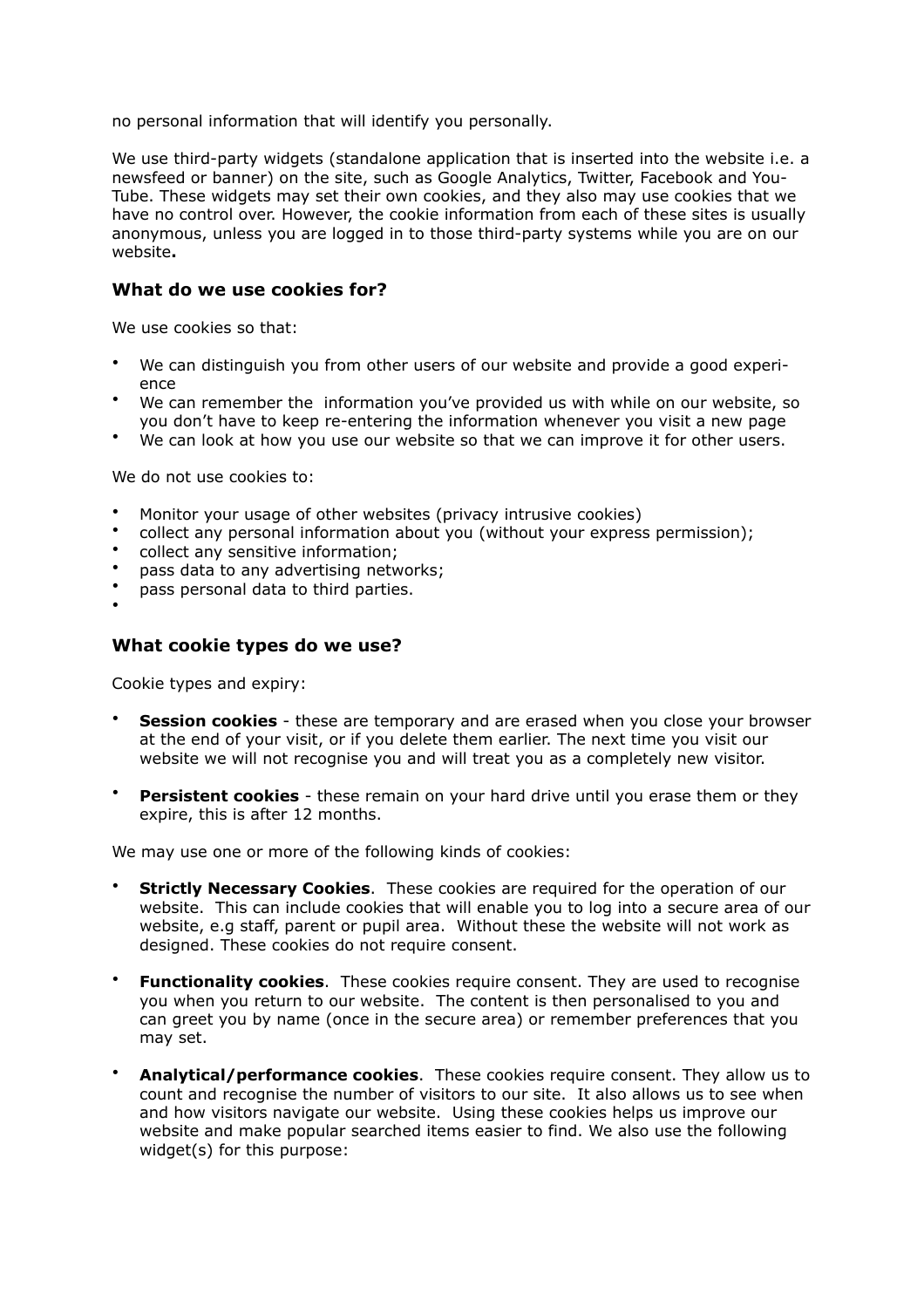- o **Twitter:** Twitter for Websites is a suite of tools bringing Twitter content and functionality to our webpage. This enables the Twitter audience to share our twitter content, and follow our feed. For further information on how Twitter collects and processes data using cookies, please visit [https://twitter.com/privacy.](https://twitter.com/privacy)
- o **Youtube:** We embed videos from our official YouTube channel using YouTube's privacy-enhanced mode. This mode may set cookies on your computer once you click on the YouTube video player, but YouTube will not store personally-identifiable cookie information for playbacks of embedded videos. For more information on how Youtube collects and processes data using cookies, please visit [YouTube embedding informa](http://www.google.com/support/youtube/bin/answer.py?hl=en-GB&answer=171780)[tion page](http://www.google.com/support/youtube/bin/answer.py?hl=en-GB&answer=171780)
- o **Google Calendar:** Required for Google Calendar
- **Marketing cookies**. These cookies require consent. These are served by third parties and are used for targeted content and advertisements based on user behaviour across websites, and provision of social media features. We use the following third parties for this purpose and you should refer to their privacy policy for what data they collect:.
- o **Twitter.** For further information on how Twitter collects and processes data using cookies, please visit [https://twitter.com/privacy.](https://twitter.com/privacy)
- o **YouTube**. We embed videos from our official YouTube channel using YouTube's privacy-enhanced mode. This mode may set cookies on your computer once you click on the YouTube video player, but YouTube will not store personally-identifiable cookie information for playbacks of embedded videos. For more information on how Youtube collects and processes data using cookies, please visit [YouTube embedding informa](http://www.google.com/support/youtube/bin/answer.py?hl=en-GB&answer=171780)[tion page](http://www.google.com/support/youtube/bin/answer.py?hl=en-GB&answer=171780)

#### **How do we obtain consent for the use of cookies?**

When you first visit our sites using a new browser, or if you visit in private browsing mode, we will provide you with a cookies permission banner seeking your consent to use of cookies as required by law.

#### **How do I erase or opt out of the use of cookies?**

You can change your cookie preferences at any time through our cookie banner, but please be aware that opting out of cookies may affect your user experience on our website.

Alternatively, most web browsers allow some control of most cookies through the browser settings. To find out more about cookies, including how to see what cookies have been set, visit [www.aboutcookies.org](http://www.aboutcookies.org/) or [www.allaboutcookies.org](http://www.allaboutcookies.org/).

Find out how to manage cookies on popular browsers:

- [Google Chrome](https://support.google.com/accounts/answer/61416?co=GENIE.Platform%2525253DDesktop&hl=en)
- [Microsoft Edge](https://privacy.microsoft.com/en-us/windows-10-microsoft-edge-and-privacy)
- [Mozilla Firefox](https://support.mozilla.org/en-US/kb/enable-and-disable-cookies-website-preferences)
- [Microsoft Internet Explorer](https://support.microsoft.com/en-gb/help/17442/windows-internet-explorer-delete-manage-cookies)
- **[Opera](https://www.opera.com/help/tutorials/security/privacy/)**
- [Apple Safari](https://support.apple.com/en-gb/safari)

•

To find information relating to other browsers, visit the browser developer's website.